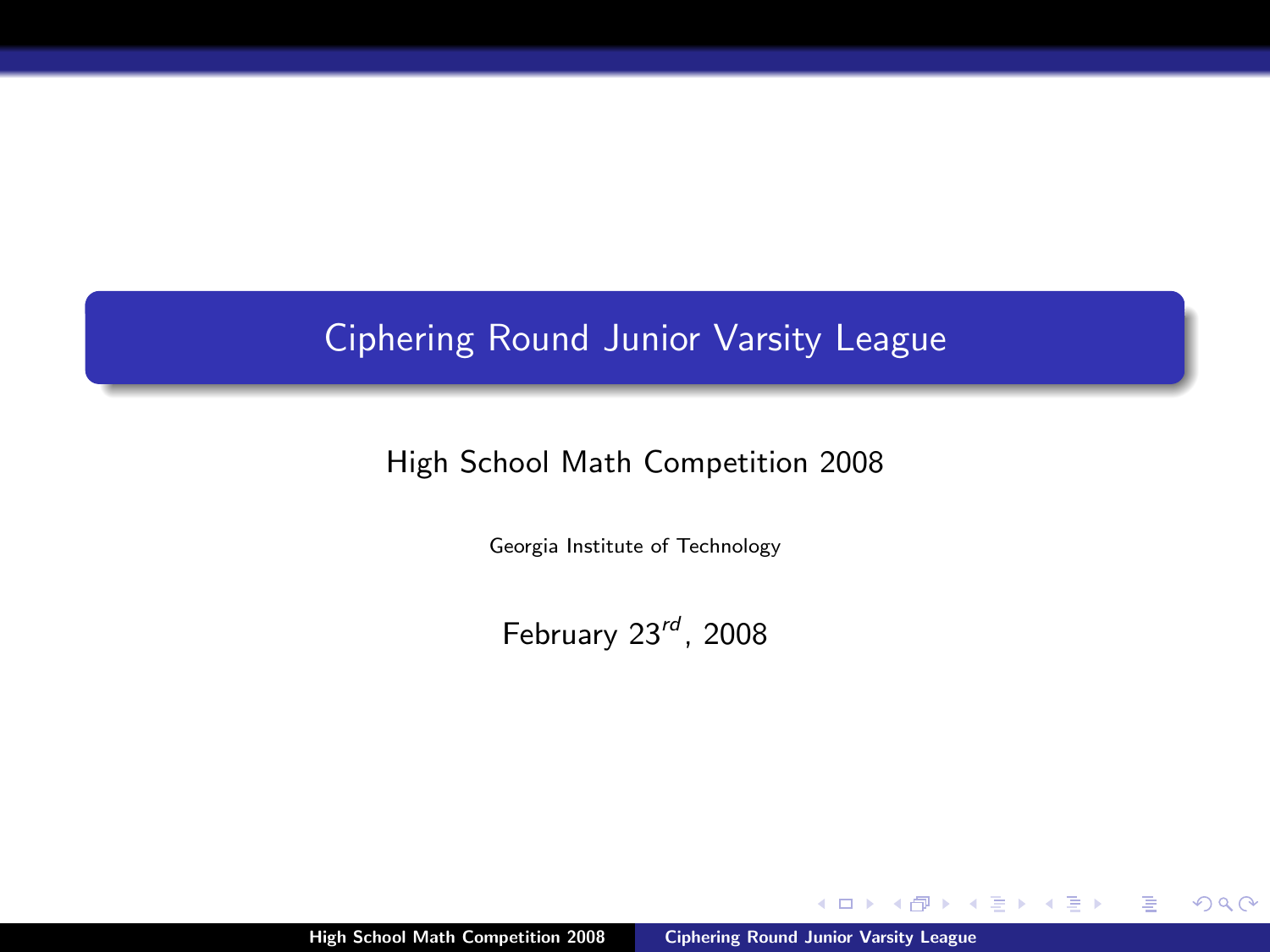How many nonnegative integer solutions are there of the equation

 $5x + 11y = 90?$ 

High School Math Competition 2008 [Ciphering Round Junior Varsity League](#page-0-0)

 $\leftarrow$ 

Þ

œ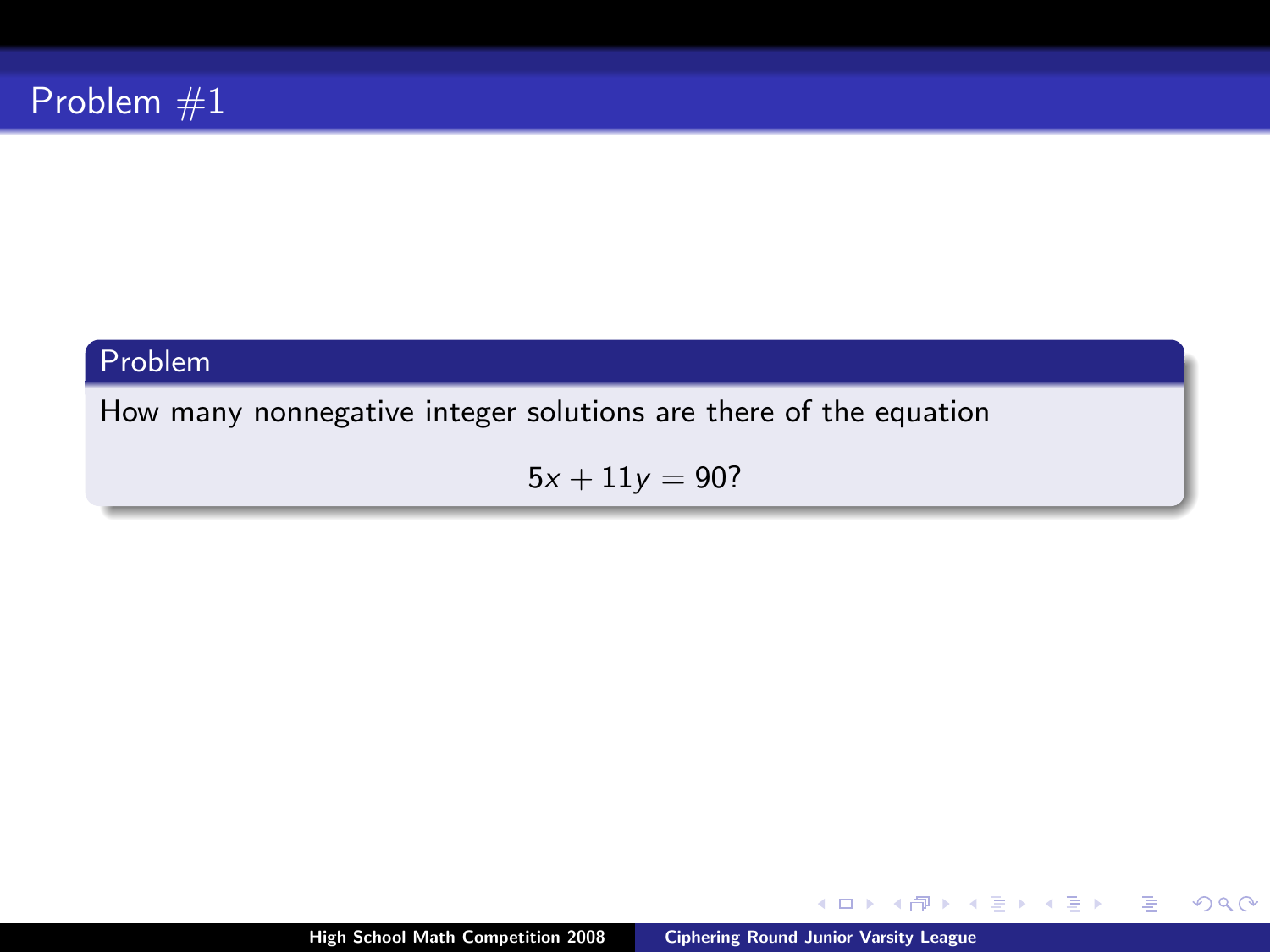How many nonnegative integer solutions are there of the equation

 $5x + 11y = 90?$ 

#### Answer

2 Solutions

 $\leftarrow$ 

Þ

œ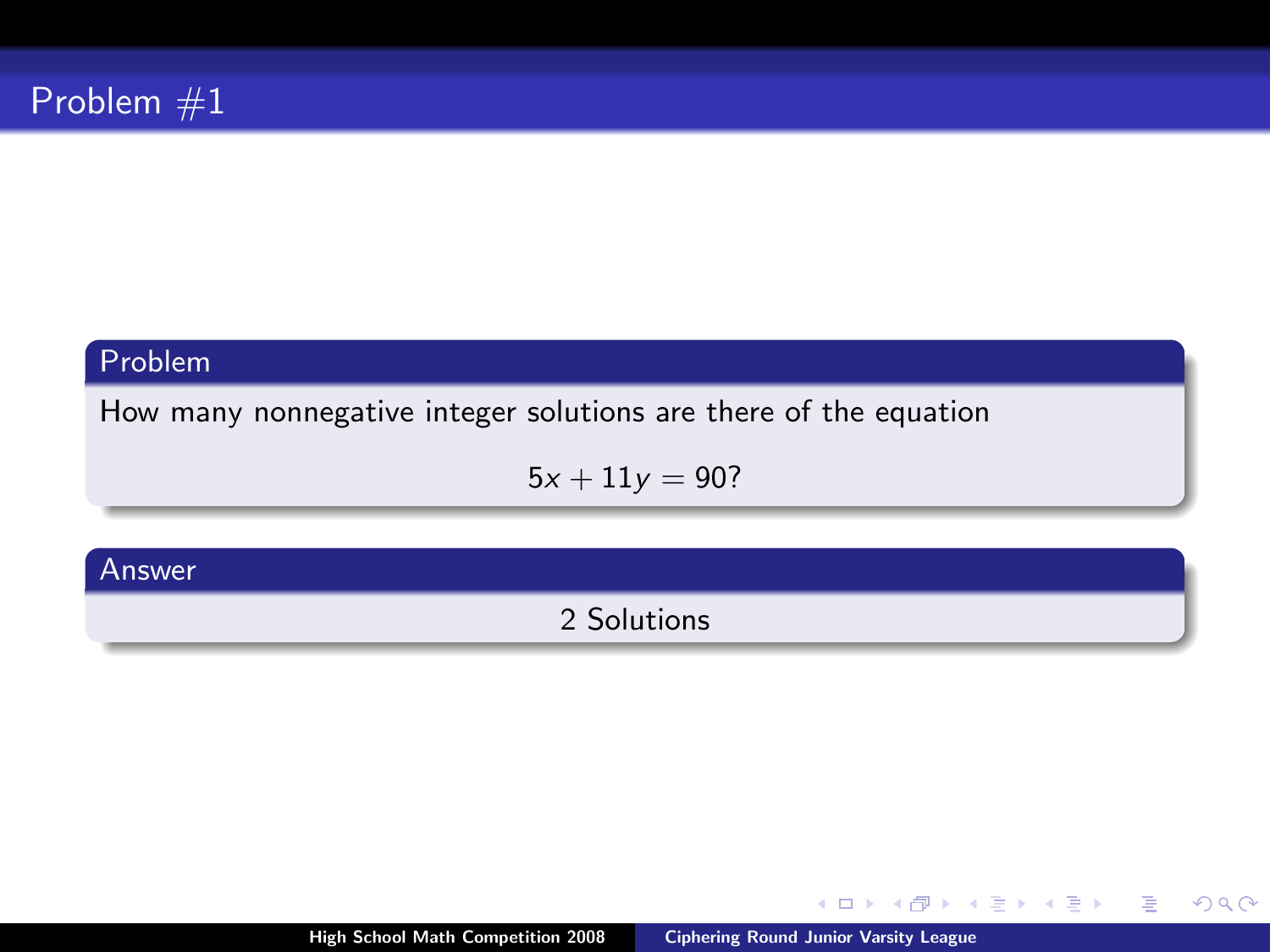How many triangles are there in the following figure:



 $\leftarrow$   $\Box$ 

 $299$ 

∍. **B** ∍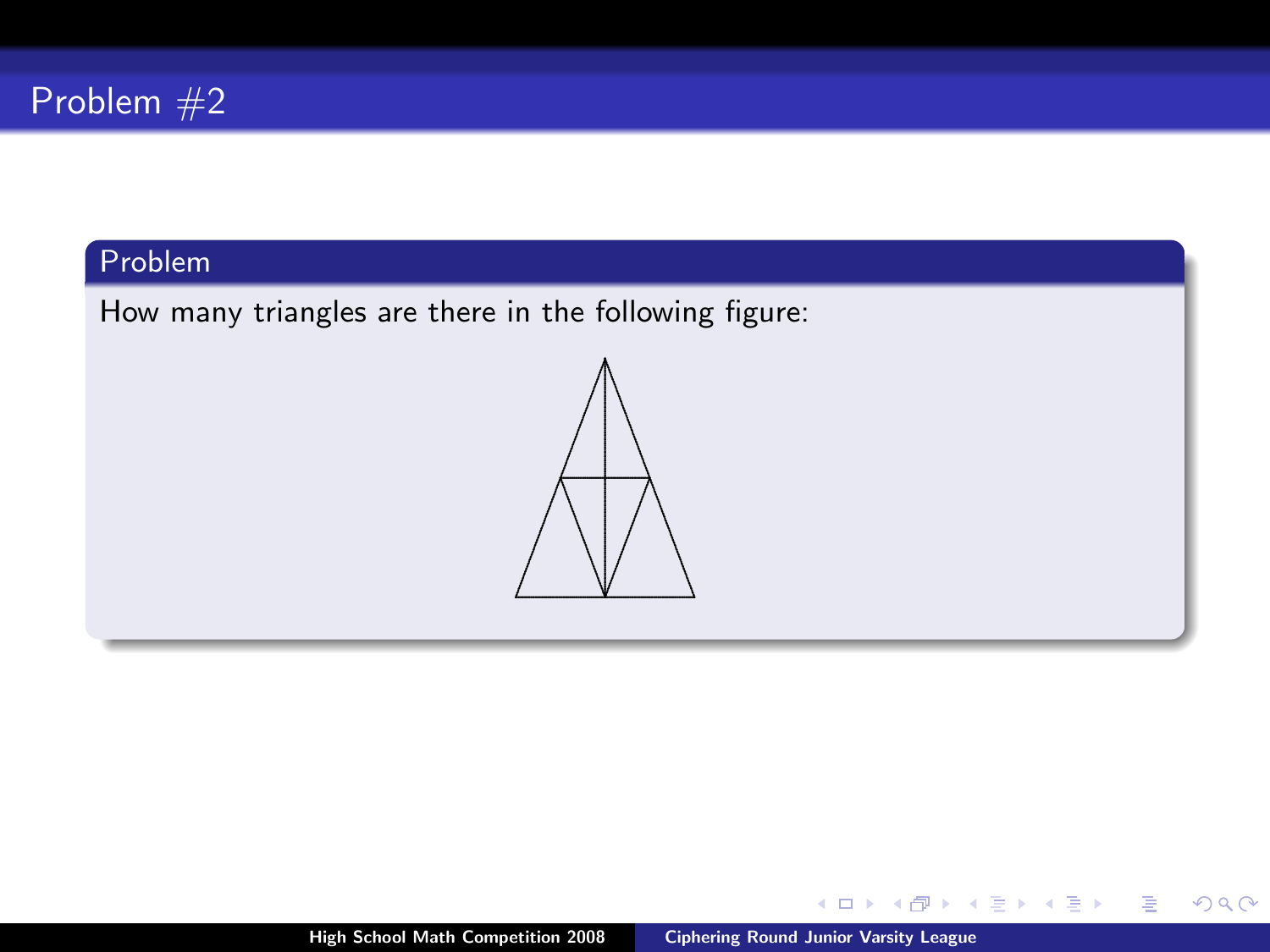How many triangles are there in the following figure:



### Answer

13

 $\leftarrow$   $\Box$ 

 $\Rightarrow$ Þ

∍  $\triangleleft$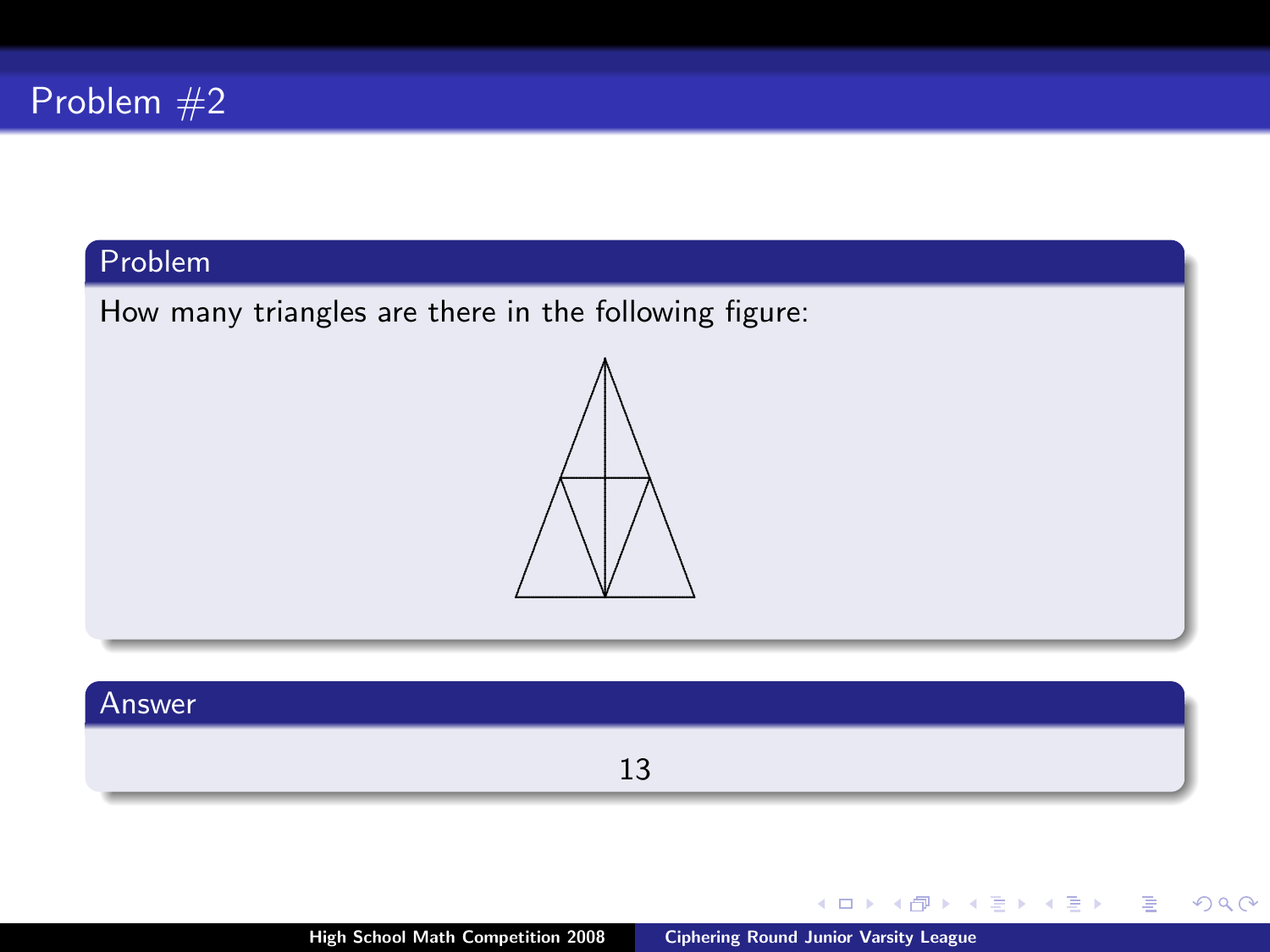A swimmer is standing at a corner of a square swimming pool and she needs to get to the diagonally opposite corner. She can run at  $R$  miles per hour, and swim at S miles per hour. The swimmer can get to the opposite corner either by swimming directly across or by running around the perimeter. For what values of R (in terms of S) is it faster to run around the pool rather than swim across?

つひへ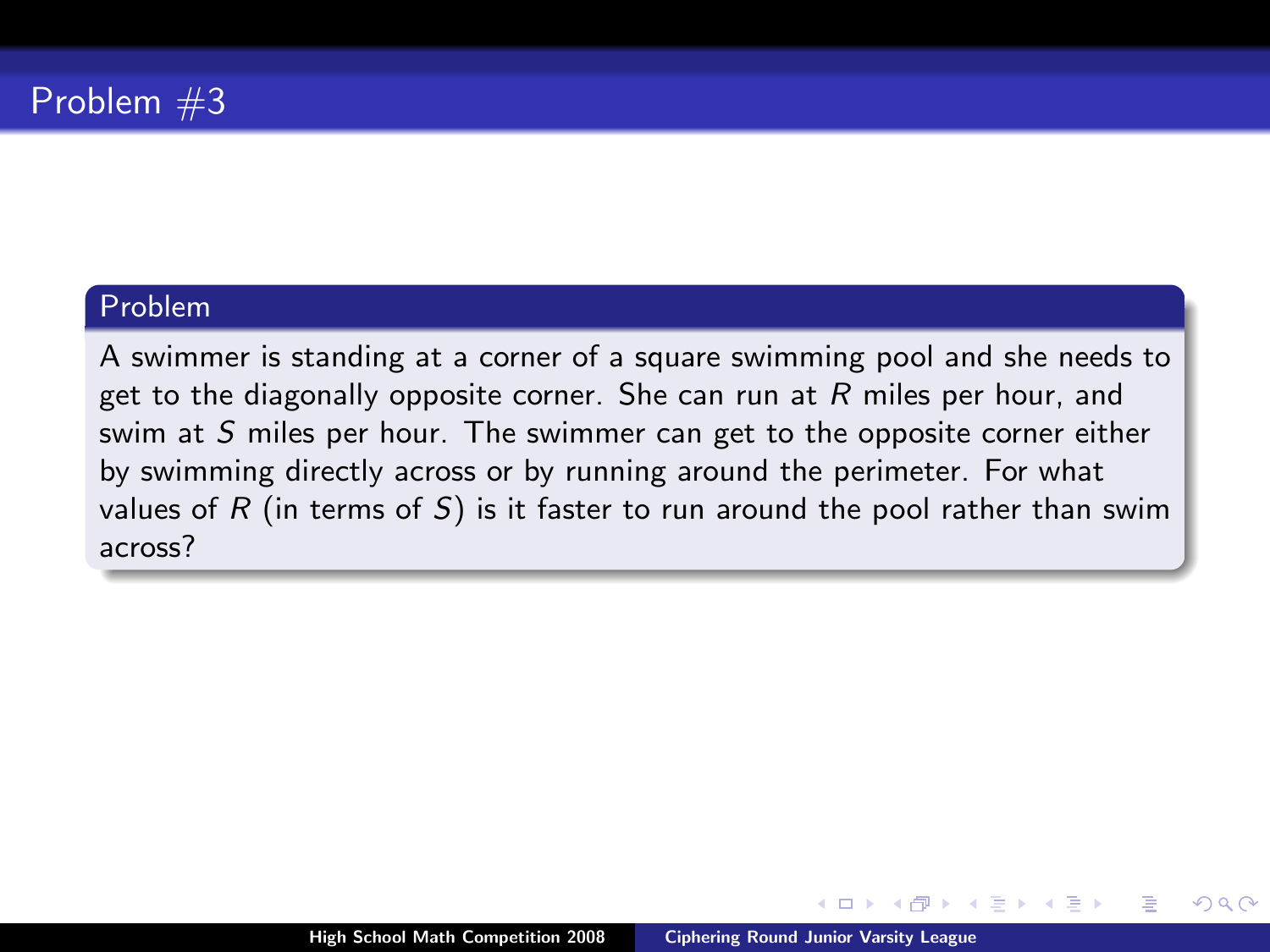A swimmer is standing at a corner of a square swimming pool and she needs to get to the diagonally opposite corner. She can run at  $R$  miles per hour, and swim at S miles per hour. The swimmer can get to the opposite corner either by swimming directly across or by running around the perimeter. For what values of  $R$  (in terms of  $S$ ) is it faster to run around the pool rather than swim across?

#### Answer

$$
R>\sqrt{2}S
$$

nar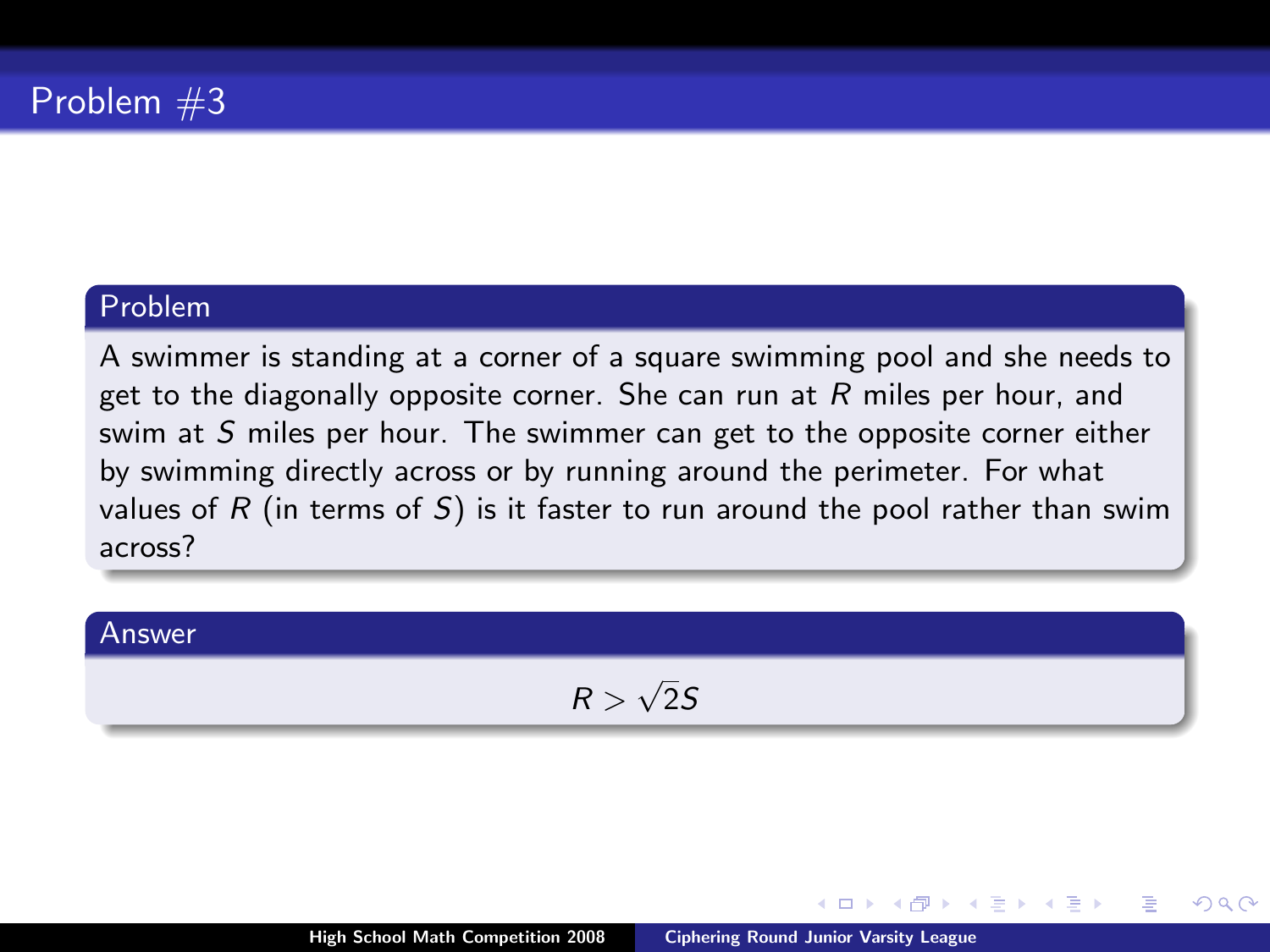Find the simplified value of

$$
\frac{61^2-39^2}{51^2-49^2}.
$$

High School Math Competition 2008 [Ciphering Round Junior Varsity League](#page-0-0)

 $\leftarrow$   $\Box$ 

4 有 × ∍ ×.  $299$ 

 $\Rightarrow$ Þ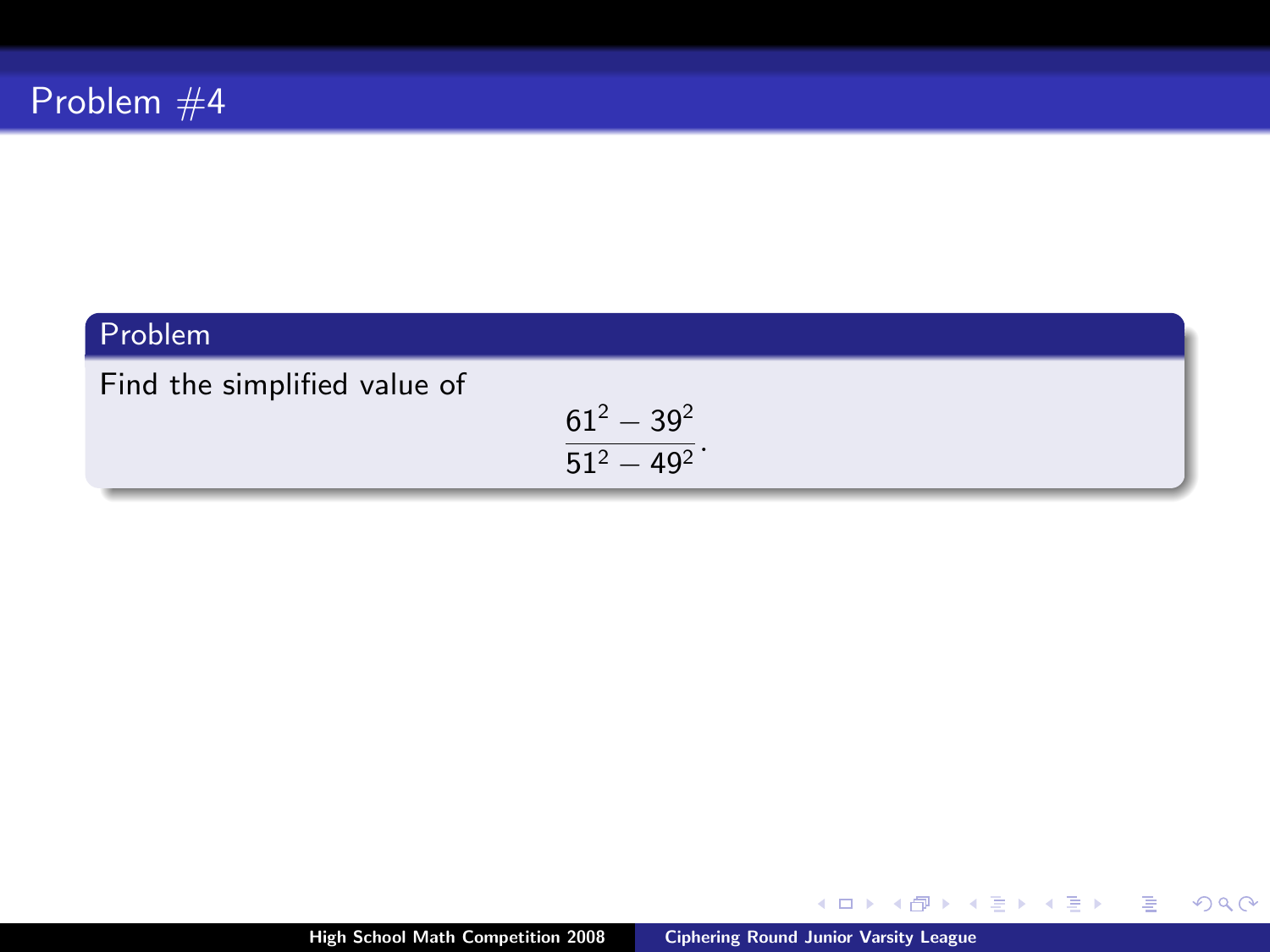Find the simplified value of

$$
\frac{61^2-39^2}{51^2-49^2}.
$$

#### Answer

$$
\frac{61^2 - 39^2}{51^2 - 49^2} = \frac{(61 - 39)(61 + 39)}{(51 - 49)(51 + 49)} = \frac{22}{2} = 11
$$

 $\leftarrow$   $\Box$   $\rightarrow$ 

4 间 **B** ÷.  $\mathbf{p}$   $\leftarrow \Xi \rightarrow$ 

Þ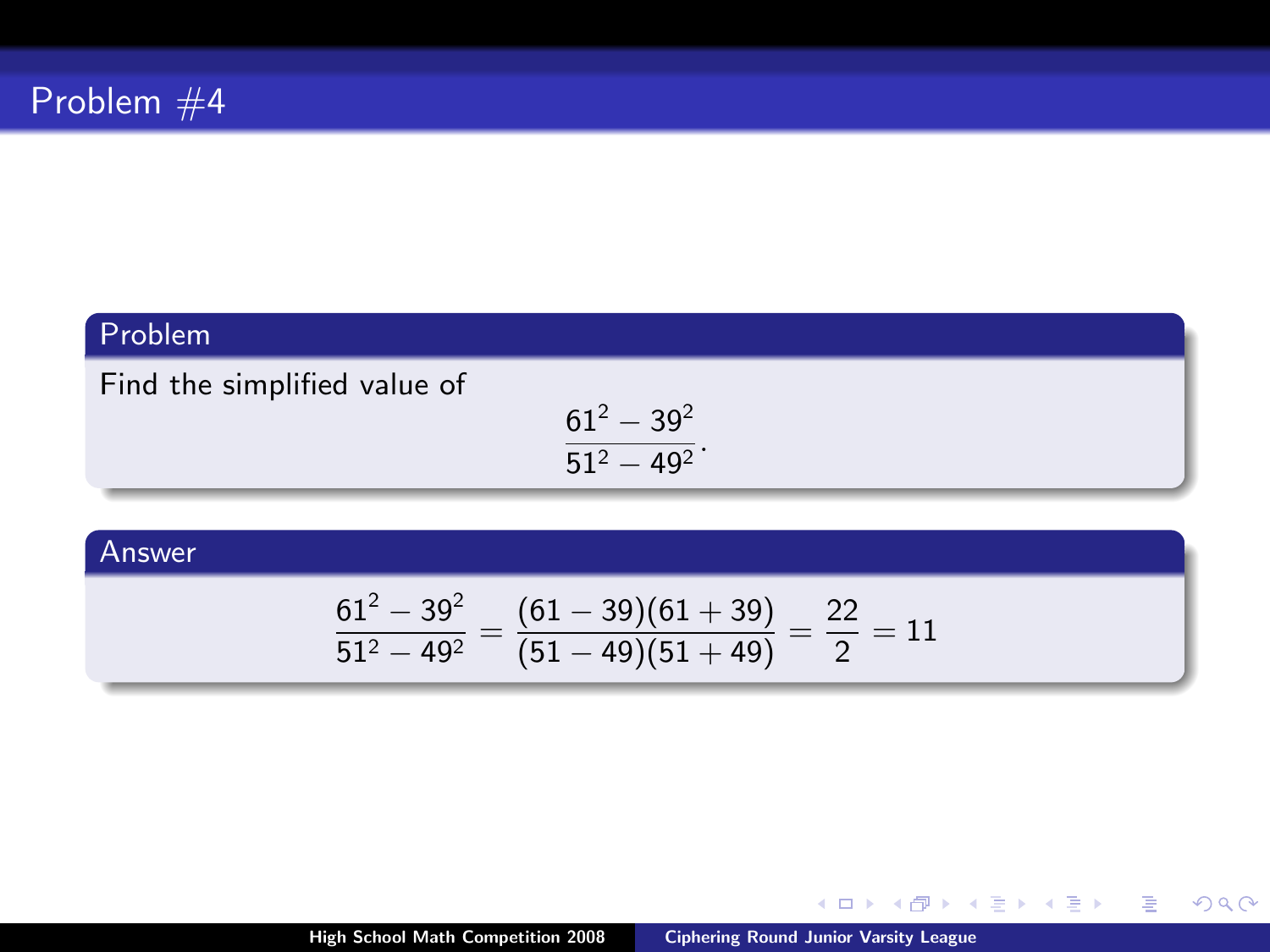If a, b, 10, c, d are in arithmetic progression, find  $a + b + c + d$ .

 $\leftarrow$   $\Box$ 

4 日本 4 日本

**B** 

Þ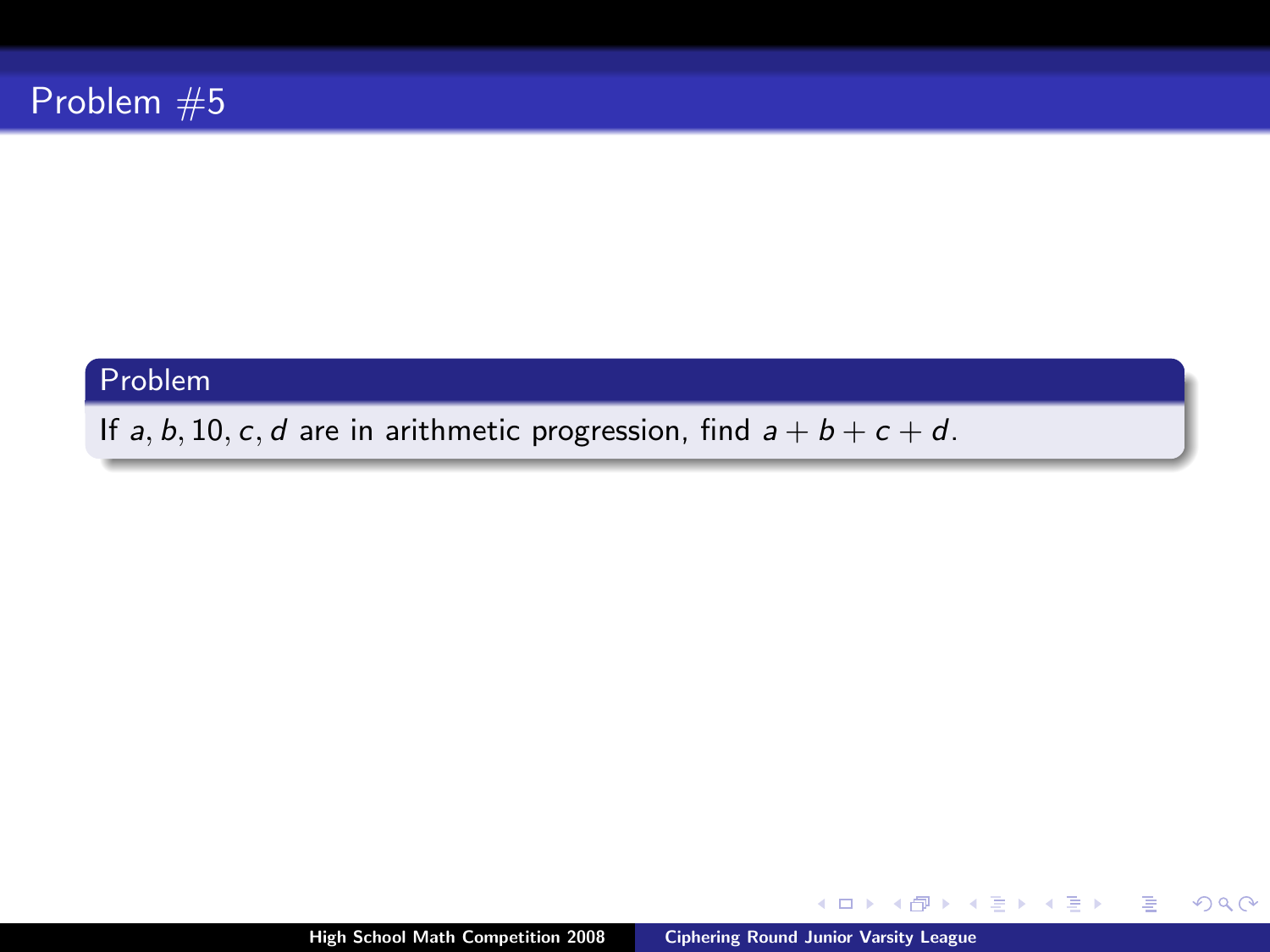If  $a, b, 10, c, d$  are in arithmetic progression, find  $a + b + c + d$ .

#### Answer

$$
a+b+c+d=40
$$

 $\leftarrow$   $\Box$ 

 $\mathbf{p}$ ∢ 重 ≯  $\rightarrow$   $\Rightarrow$ 

Þ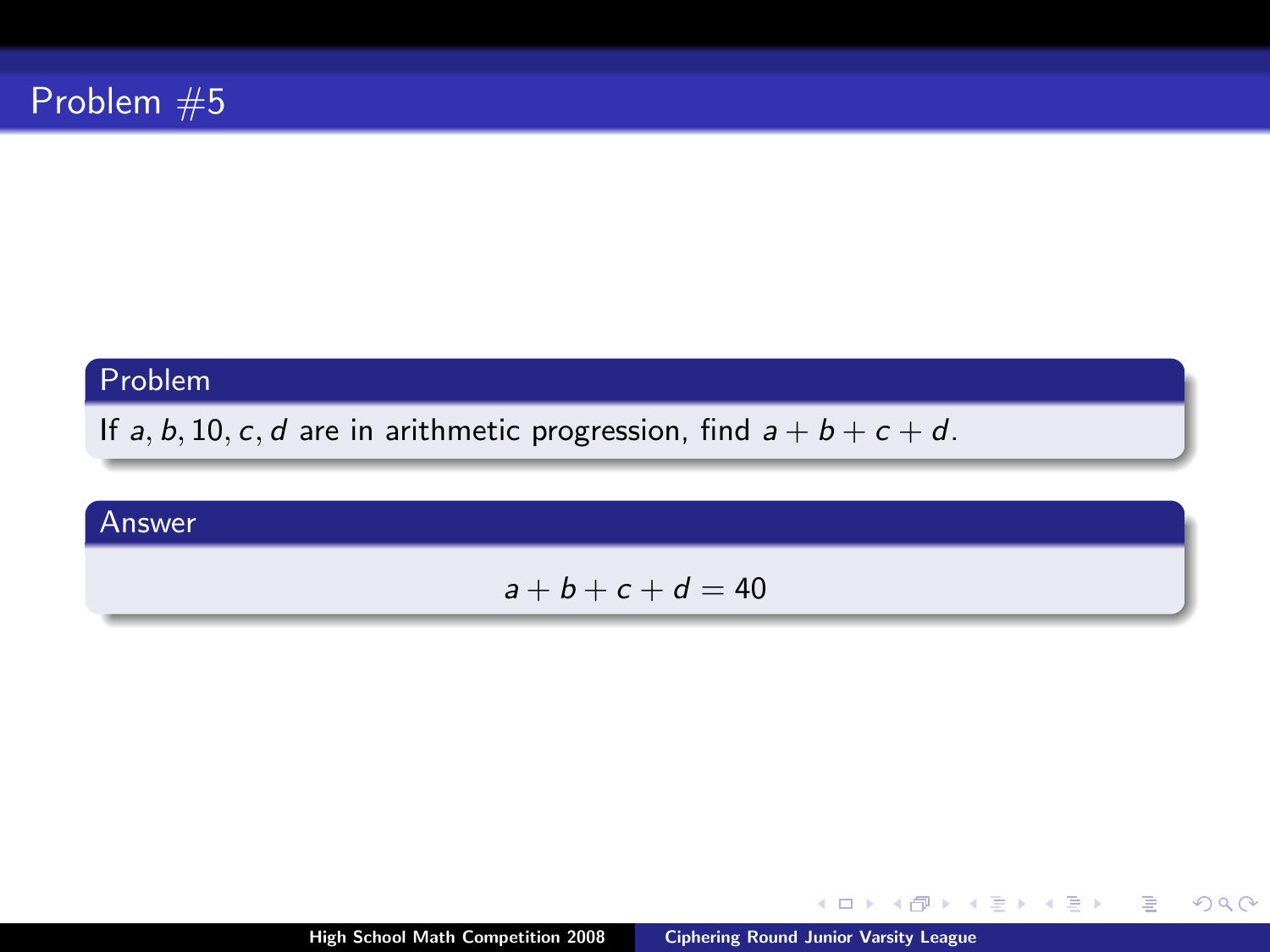The sides of a right triangle are  $\sqrt{3}$  ,  $\sqrt{5}$  and  ${\sf x}.$  Find the sum of all possible values for x.

 $\leftarrow$ 

Þ

∍. **II**   $2Q$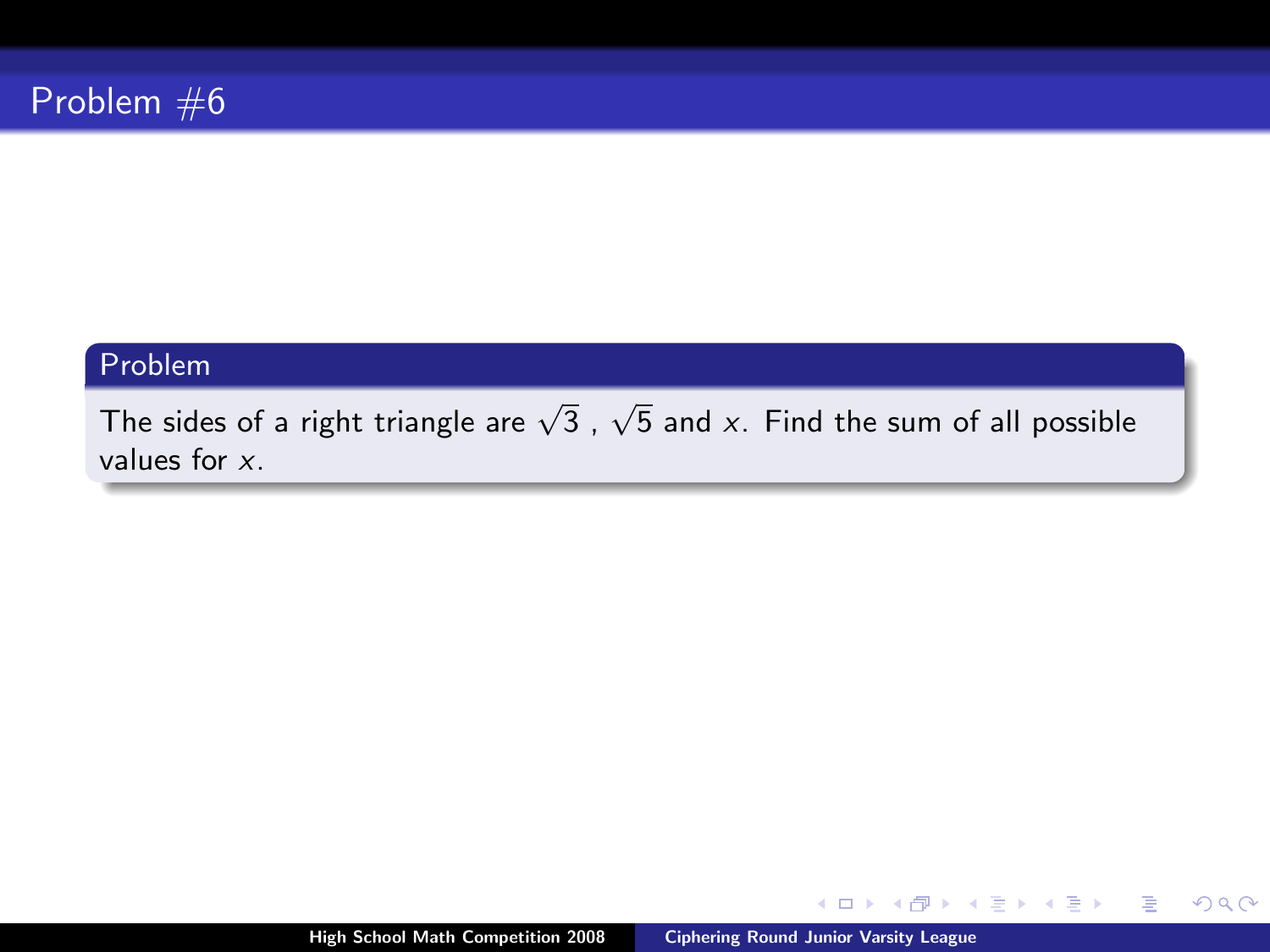The sides of a right triangle are  $\sqrt{3}$  ,  $\sqrt{5}$  and  ${\sf x}.$  Find the sum of all possible values for x.

### Answer

#### 3 √ 2

 $\leftarrow$ 

Þ

œ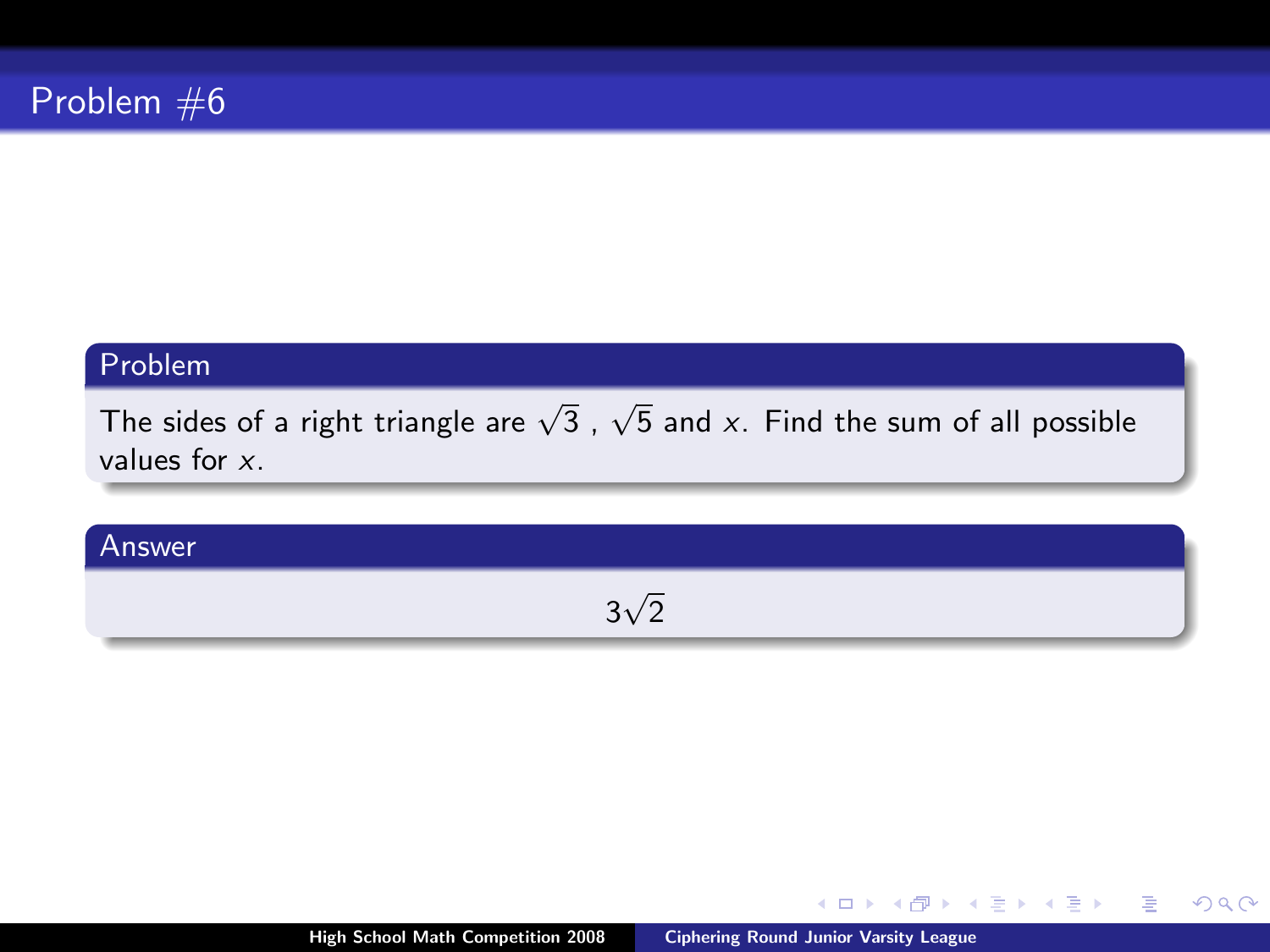What is the last digit in the sum  $3^{17} + 7^{13}$ ?

 $\leftarrow$   $\Box$ 

4 有 × 4 日本 4 日本

目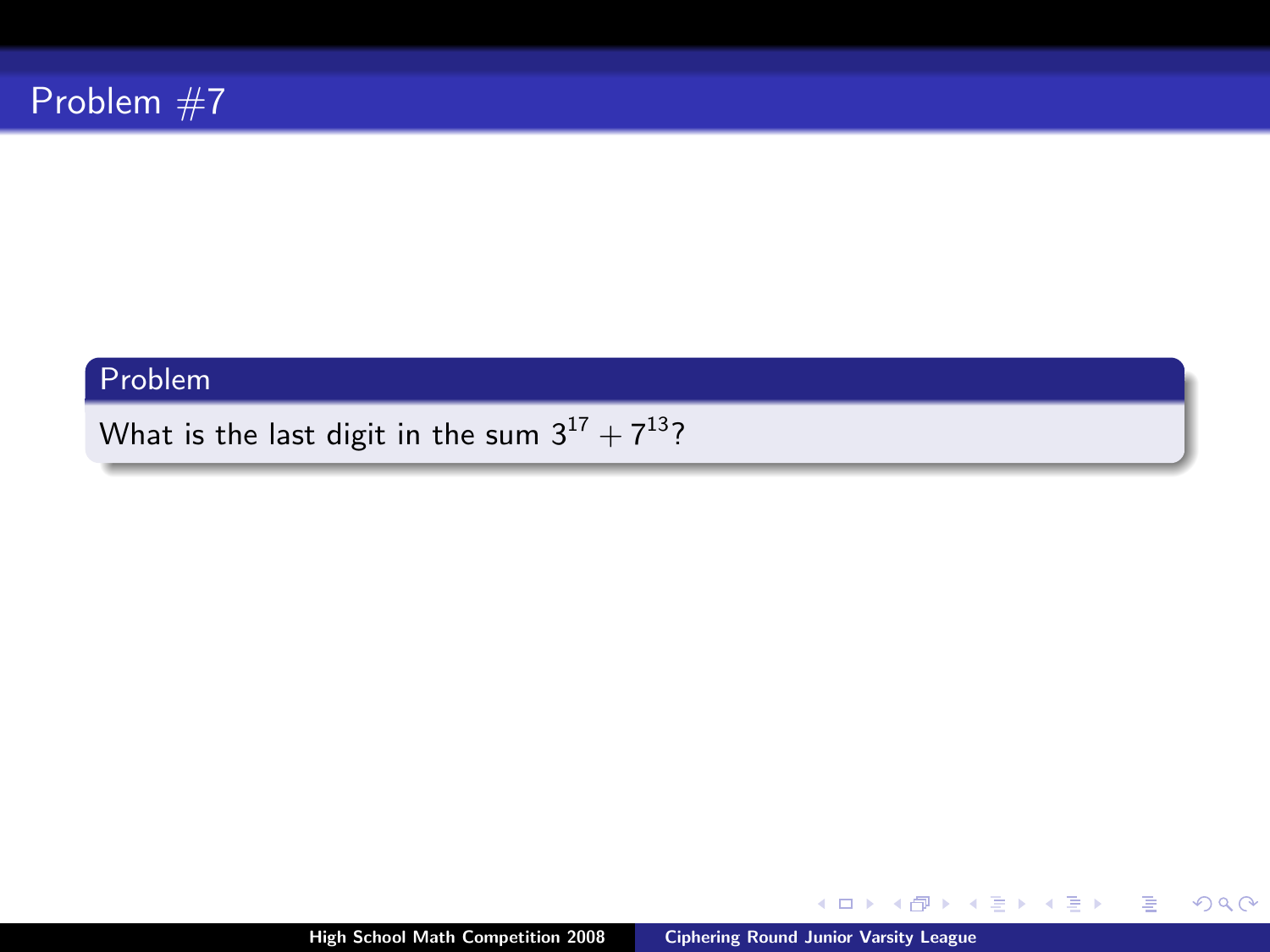What is the last digit in the sum  $3^{17} + 7^{13}$ ?

#### Answer

0

 $\leftarrow$   $\Box$   $\rightarrow$ 

 $\leftarrow$  $\sim$  メミメ メミメ

目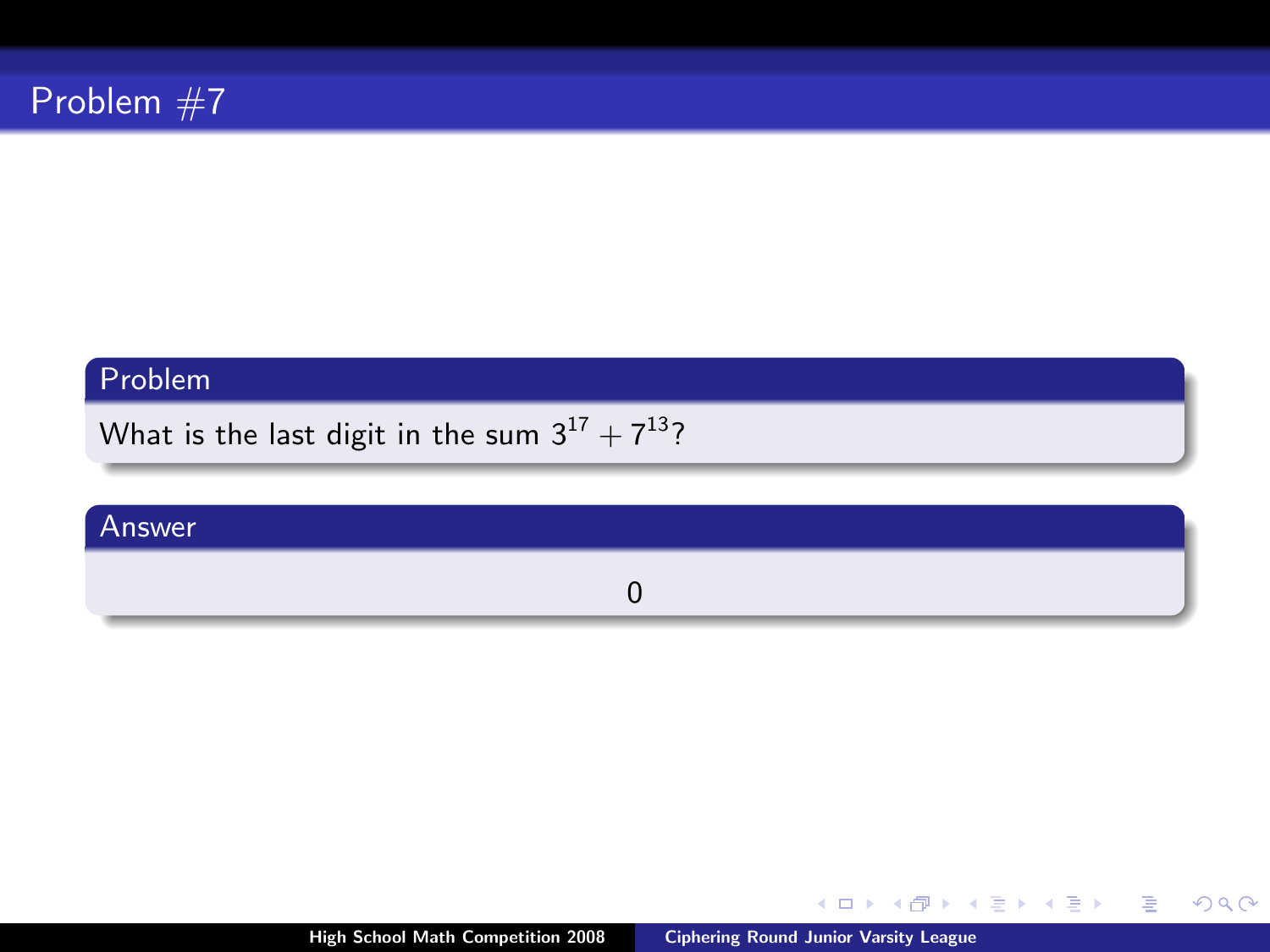How many numbers are there such that none of its digits is 0 and the sum of the digits is 6.

 $\leftarrow$ 

 $2Q$ 

∍

э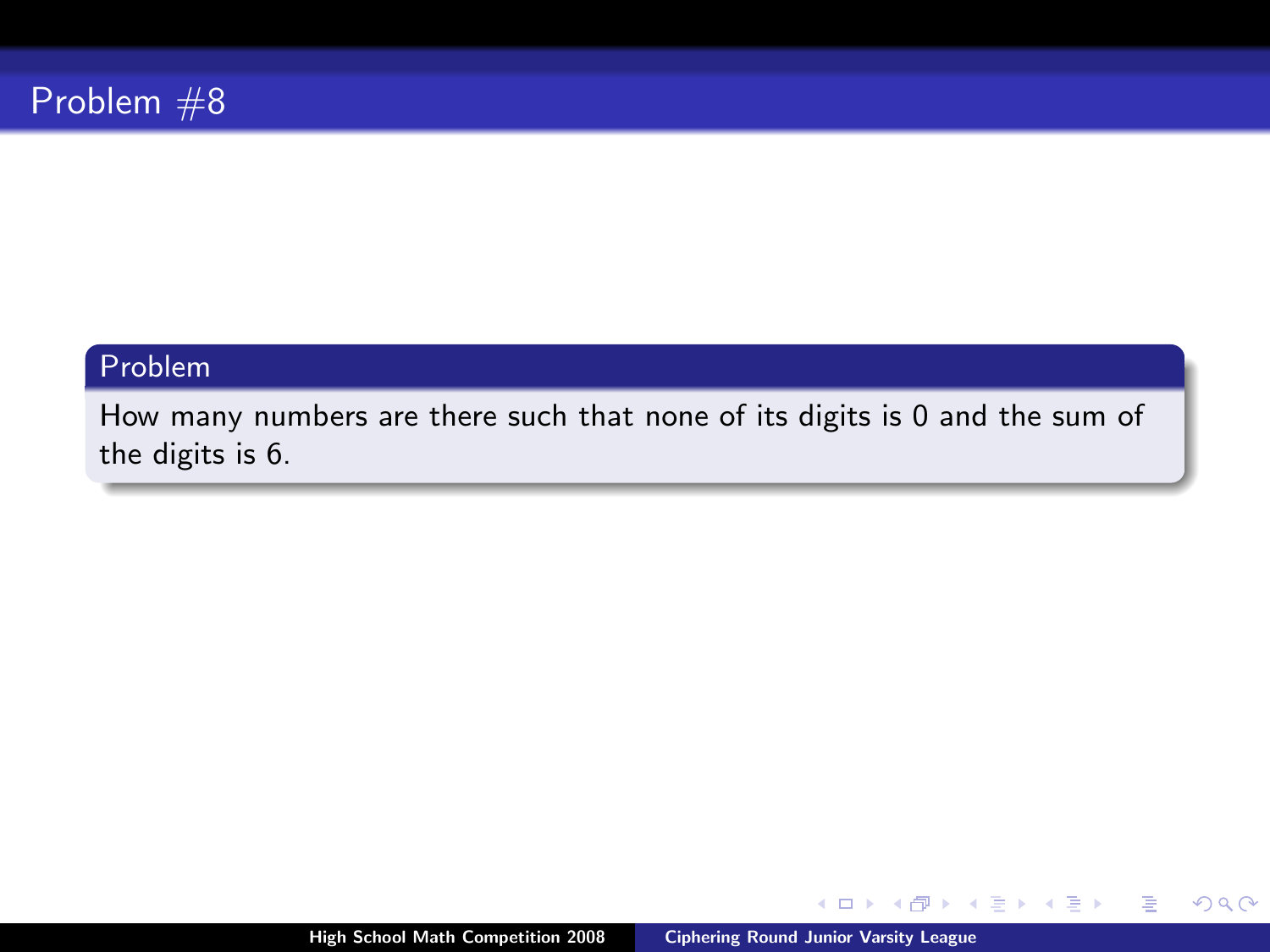How many numbers are there such that none of its digits is 0 and the sum of the digits is 6.

Answer

$$
2^{6-1}=32\\
$$

 $\leftarrow$ 

Þ

œ

 $2Q$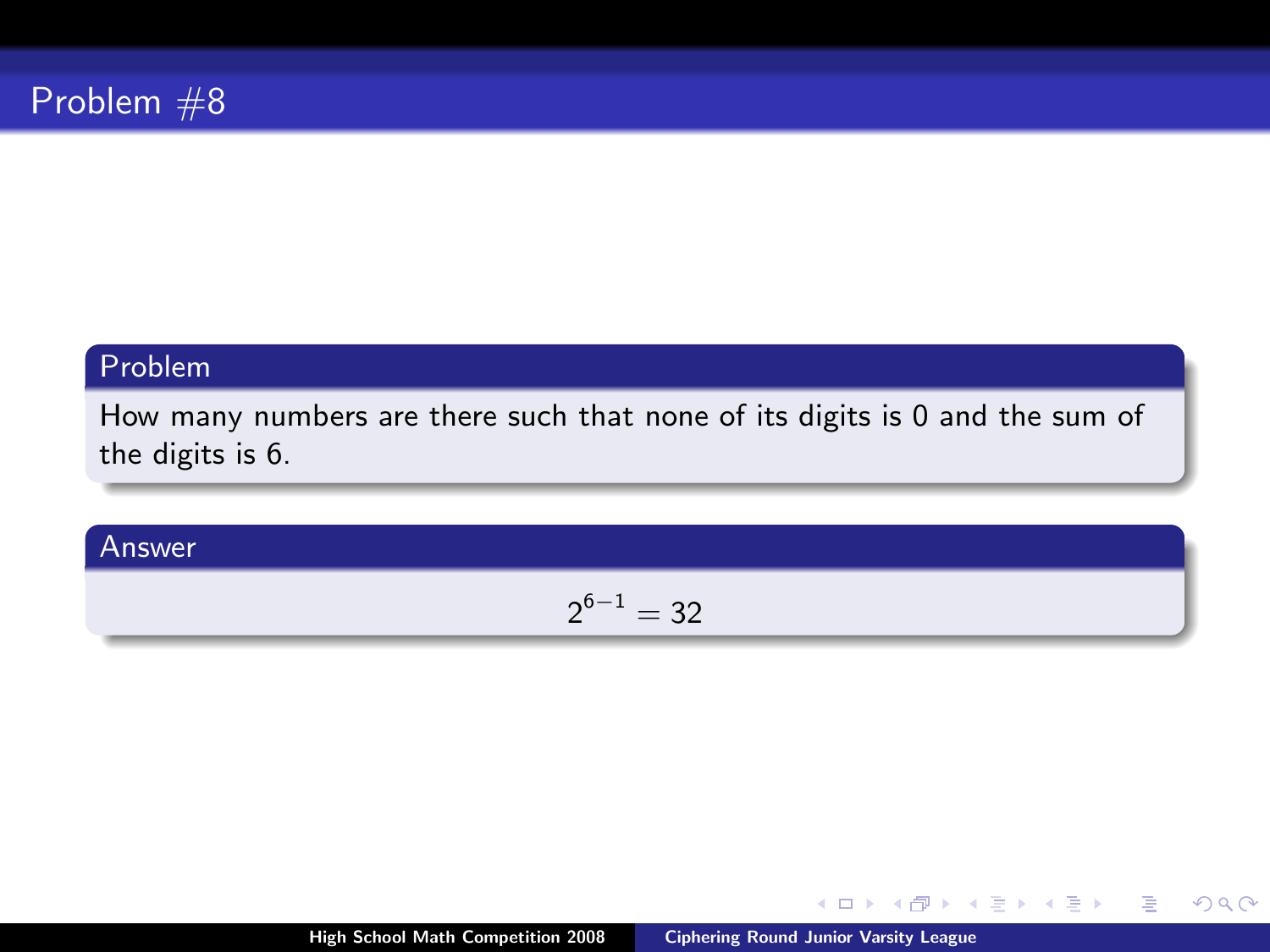Each of the numbers  $1, 2, \ldots, 10$  is colored red or blue. 5 is red and at least one number is blue. If m and n are different colors and  $m + n \le 10$ , then  $m + n$ is blue. If m and n are different colors and  $mn \le 10$ , then mn is red. What is the color of 7?

 $\leftarrow$ 

 $\Omega$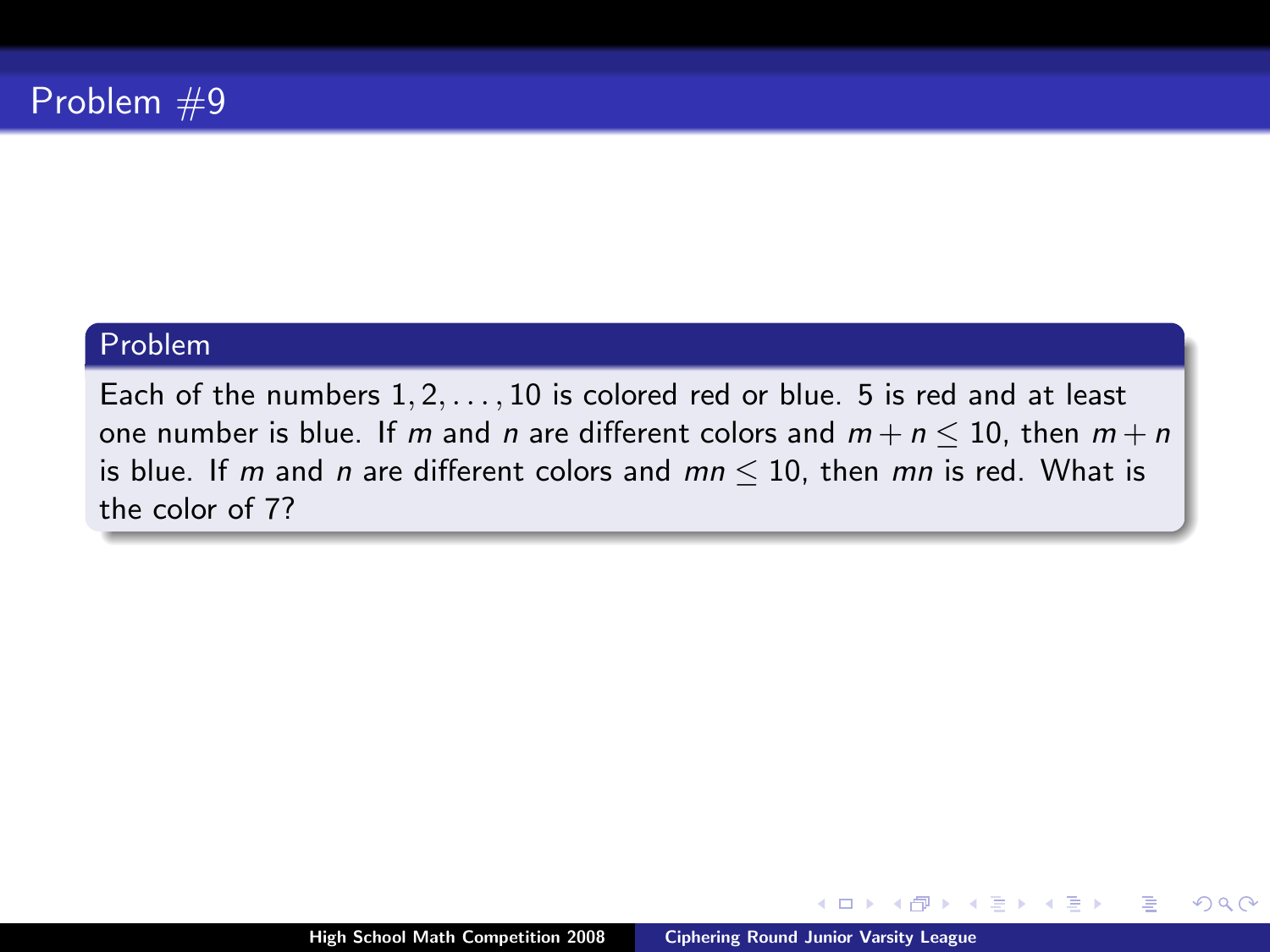Each of the numbers  $1, 2, \ldots, 10$  is colored red or blue. 5 is red and at least one number is blue. If m and n are different colors and  $m + n \le 10$ , then  $m + n$ is blue. If m and n are different colors and  $mn \le 10$ , then mn is red. What is the color of 7?

# Answer Blue

 $\leftarrow$ 

つへへ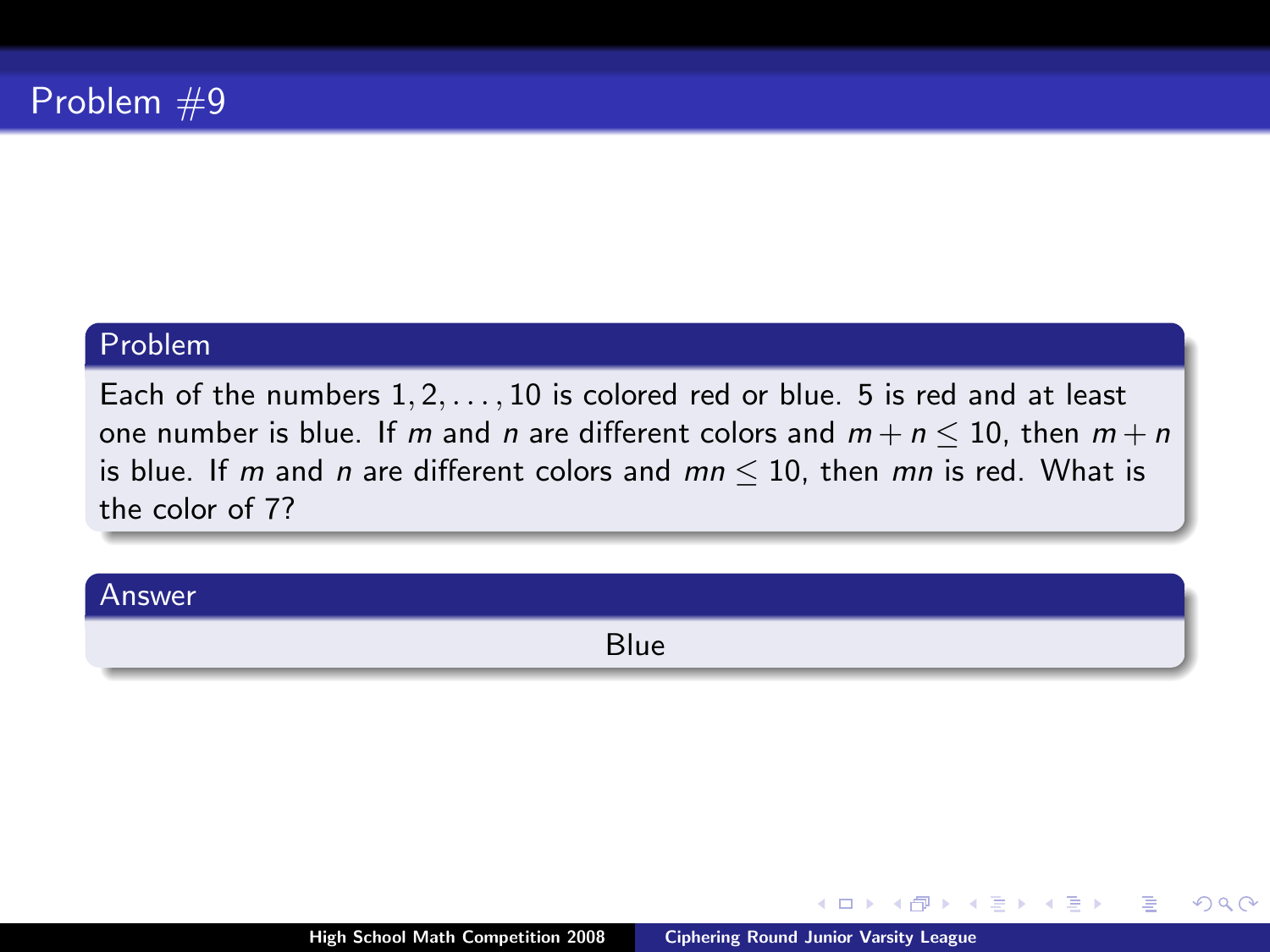Bob lives at (0,0) and works at (4,4). Every day, to get to work, he walks 8 blocks, (each block either increasing his x-coordinate or his y-coordinate). How many ways are there for him to get to work if the intersections (1,1) and (3,3) are closed off?

つへへ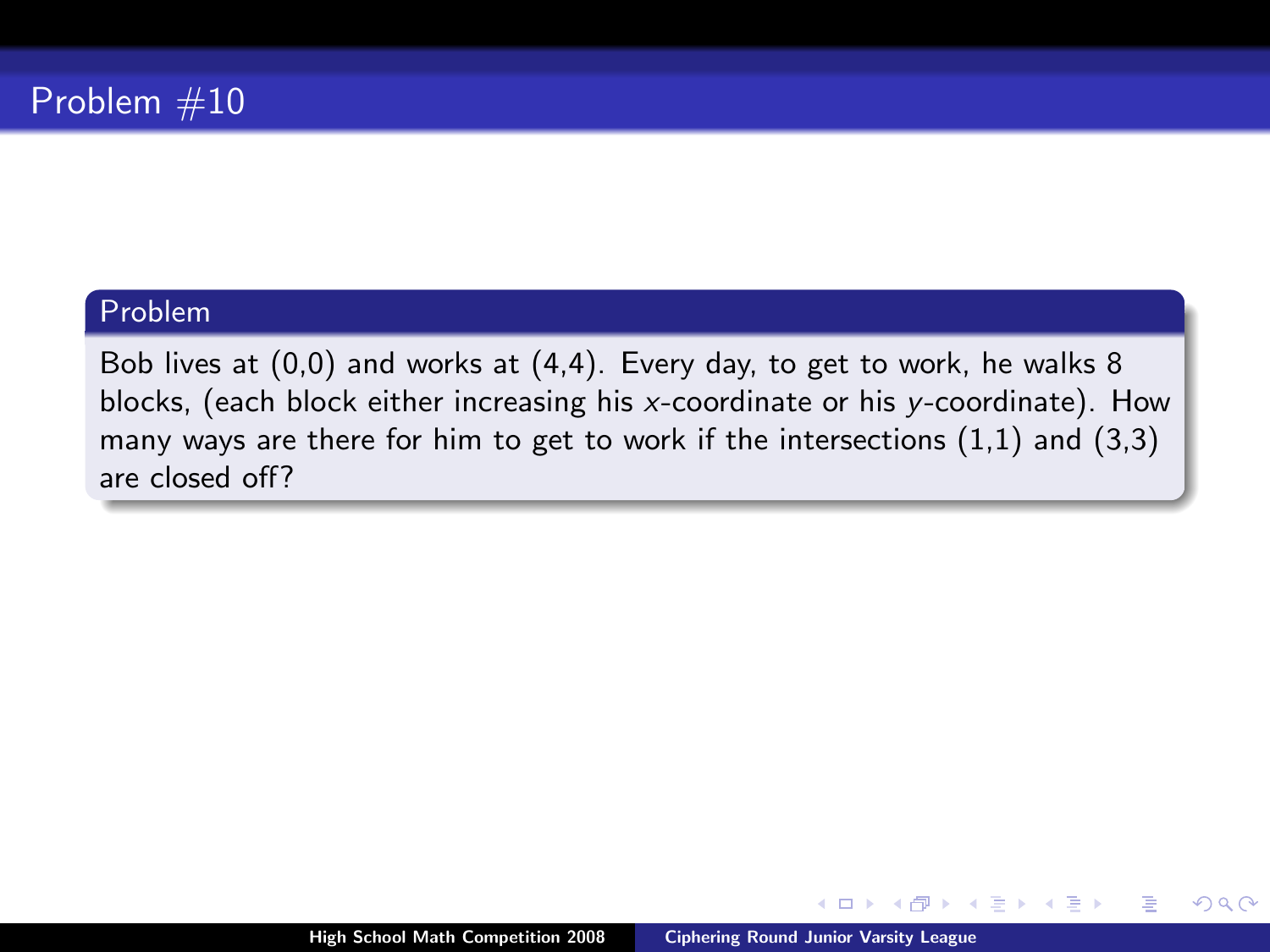Bob lives at (0,0) and works at (4,4). Every day, to get to work, he walks 8 blocks, (each block either increasing his x-coordinate or his y-coordinate). How many ways are there for him to get to work if the intersections  $(1,1)$  and  $(3,3)$ are closed off?

#### Answer

$$
14 = \binom{8}{4} - 2\binom{6}{3}\binom{2}{1} + \binom{4}{2}\binom{2}{1}^2
$$

 $\Box$ 

 $\Omega$